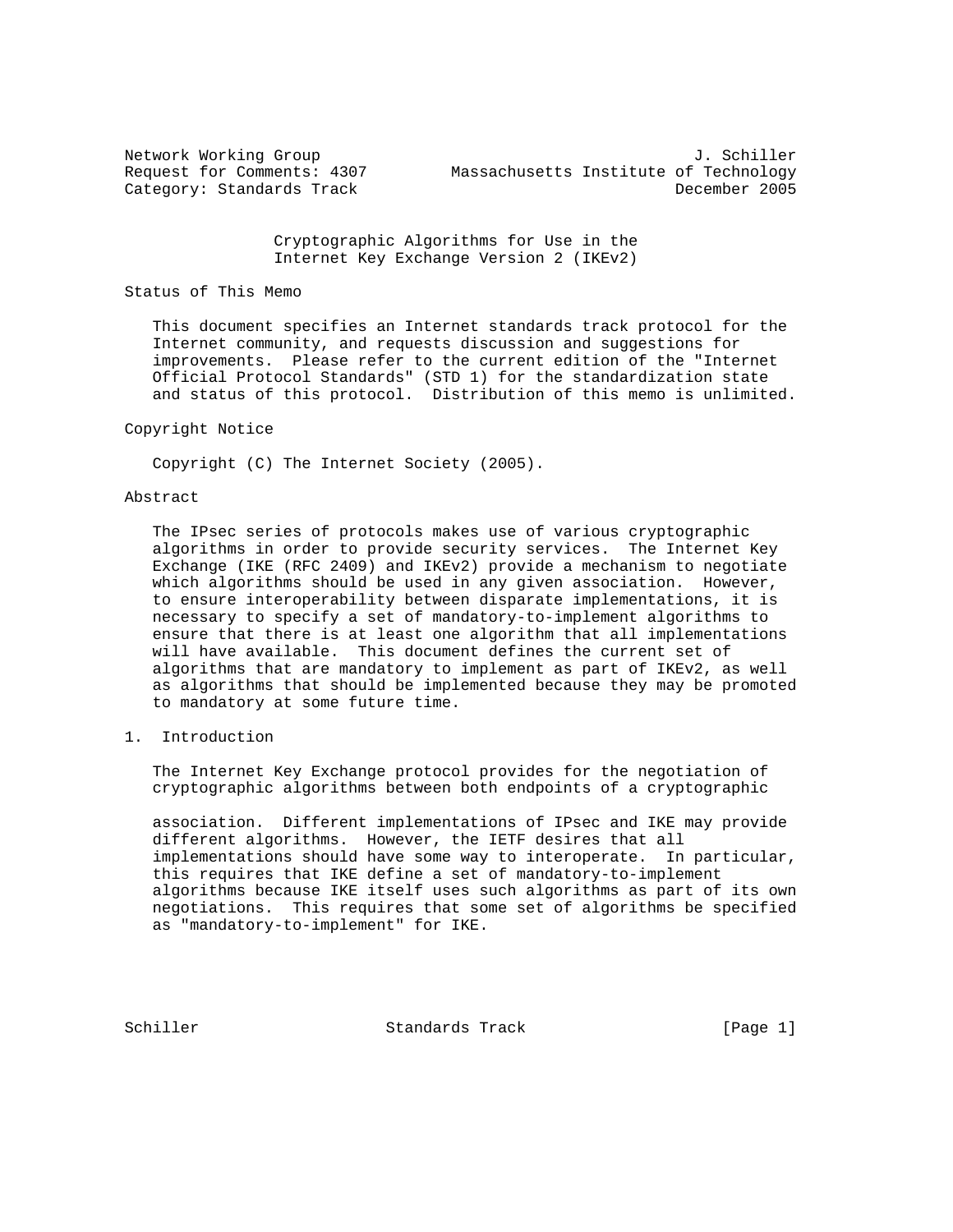The nature of cryptography is that new algorithms surface continuously and existing algorithms are continuously attacked. An algorithm believed to be strong today may be demonstrated to be weak tomorrow. Given this, the choice of mandatory-to-implement algorithm should be conservative so as to minimize the likelihood of it being compromised quickly. Thought should also be given to performance considerations as many uses of IPsec will be in environments where performance is a concern.

 Finally, we need to recognize that the mandatory-to-implement algorithm(s) may need to change over time to adapt to the changing world. For this reason, the selection of mandatory-to-implement algorithms was removed from the main IKEv2 specification and placed in this document. As the choice of algorithm changes, only this document should need to be updated.

 Ideally, the mandatory-to-implement algorithm of tomorrow should already be available in most implementations of IPsec by the time it is made mandatory. To facilitate this, we will attempt to identify those algorithms (that are known today) in this document. There is no guarantee that the algorithms we believe today may be mandatory in the future will in fact become so. All algorithms known today are subject to cryptographic attack and may be broken in the future.

2. Requirements Terminology

 Keywords "MUST", "MUST NOT", "REQUIRED", "SHOULD", "SHOULD NOT", and "MAY" that appear in this document are to be interpreted as described in [RFC2119].

We define some additional terms here:

- SHOULD+ This term means the same as SHOULD. However, it is likely that an algorithm marked as SHOULD+ will be promoted at some future time to be a MUST.
- SHOULD- This term means the same as SHOULD. However, an algorithm marked as SHOULD- may be deprecated to a MAY in a future version of this document.
- MUST- This term means the same as MUST. However, we expect at some point that this algorithm will no longer be a MUST in a future document. Although its status will be determined at a later time, it is reasonable to expect that if a future revision of a document alters the status of a MUST algorithm, it will remain at least a SHOULD or a SHOULD-.

Schiller Standards Track [Page 2]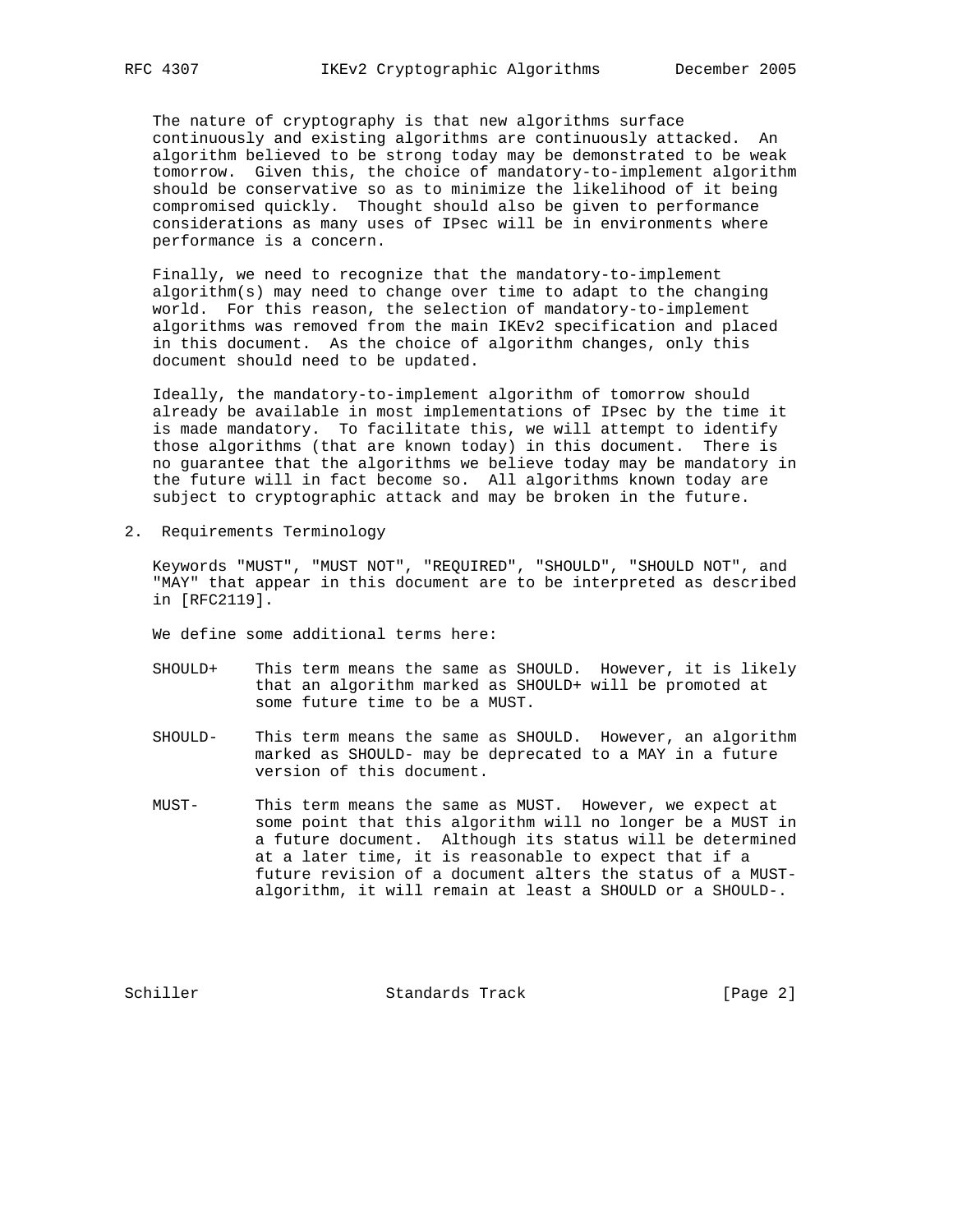- 3. Algorithm Selection
- 3.1. IKEv2 Algorithm Selection
- 3.1.1. Encrypted Payload Algorithms

 The IKEv2 Encrypted Payload requires both a confidentiality algorithm and an integrity algorithm. For confidentiality, implementations MUST- implement 3DES-CBC and SHOULD+ implement AES-128-CBC. For integrity, HMAC-SHA1 MUST be implemented.

3.1.2. Diffie-Hellman Groups

 There are several Modular Exponential (MODP) groups that are defined for use in IKEv2. They are defined in both the [IKEv2] base document and in the MODP extensions document. They are identified by group number. Any groups not listed here are considered as "MAY be implemented".

| Group Number | Bit Length      | Status  | Defined   |
|--------------|-----------------|---------|-----------|
|              | 1024 MODP Group | MUST-   | [RFC2409] |
| 14           | 2048 MODP Group | SHOULD+ | [RFC3526] |

## 3.1.3. IKEv2 Transform Type 1 Algorithms

 IKEv2 defines several possible algorithms for Transfer Type 1 (encryption). These are defined below with their implementation status.

| Name         | Number | Defined In | Status  |
|--------------|--------|------------|---------|
| RESERVED     |        |            |         |
| ENCR 3DES    | 3      | [RFC2451]  | MUST-   |
| ENCR NULL    | 11     | [RFC2410]  | MAY     |
| ENCR AES CBC | 12     | [AES-CBC]  | SHOULD+ |
| ENCR AES CTR | 1 ว    | [AES-CTR]  | SHOULD  |

## 3.1.4. IKEv2 Transform Type 2 Algorithms

 Transfer Type 2 Algorithms are pseudo-random functions used to generate random values when needed.

| Name           | Number | Defined In | Status  |
|----------------|--------|------------|---------|
| RESERVED       |        |            |         |
| PRF HMAC MD5   |        | [RFC2104]  | MAY     |
| PRF HMAC SHA1  | 2      | [RFC2104]  | MUST    |
| PRF AES128 CBC |        | [AESPRF]   | SHOULD+ |

Schiller Standards Track [Page 3]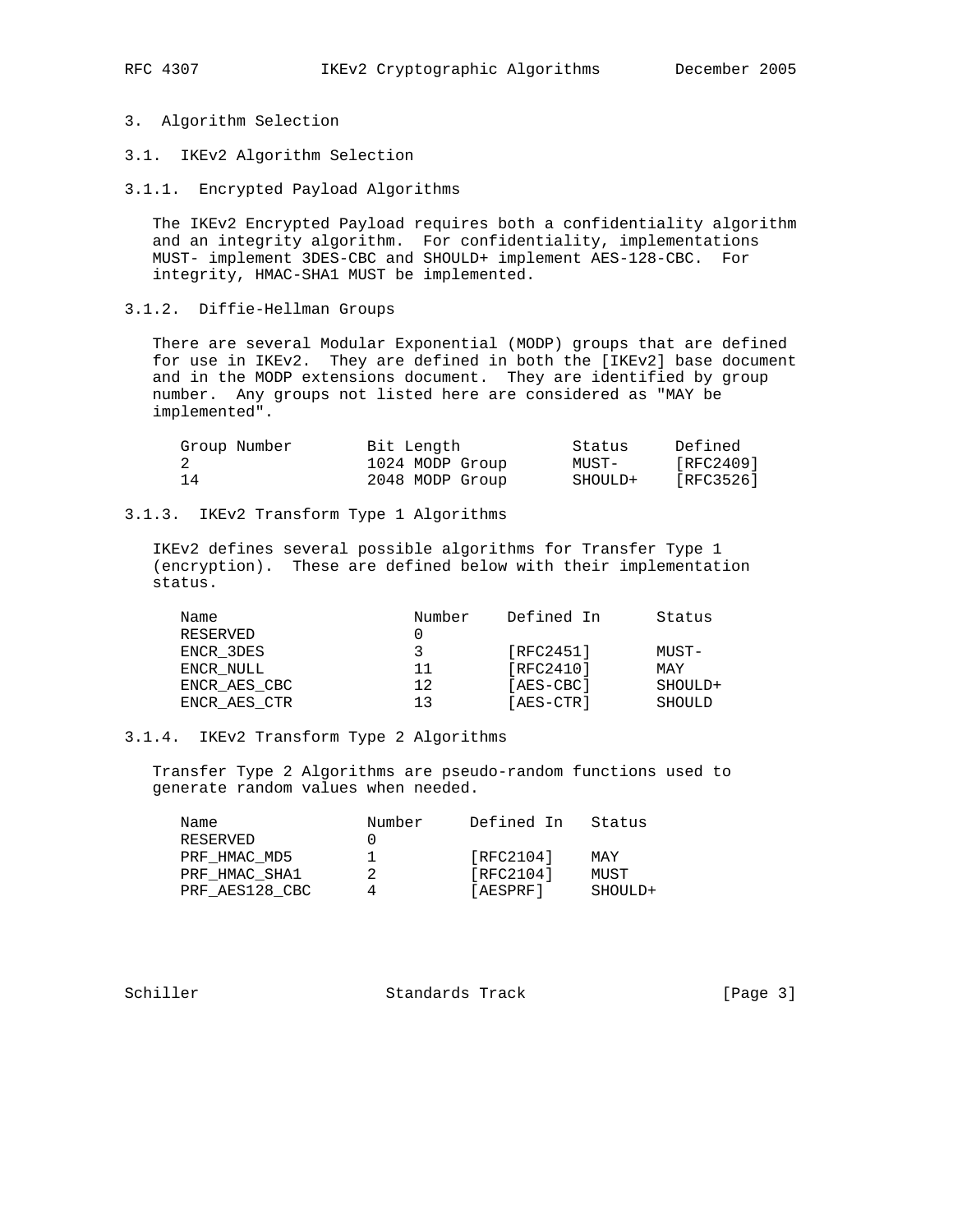# 3.1.5. IKEv2 Transform Type 3 Algorithms

 Transfer Type 3 Algorithms are Integrity algorithms used to protect data against tampering.

| Name              | Number | Defined In | Status  |
|-------------------|--------|------------|---------|
| NONE              |        |            |         |
| AUTH HMAC MD5 96  |        | [RFC2403]  | MAY     |
| AUTH HMAC SHA1 96 |        | [RFC2404]  | MUST    |
| AUTH AES XCBC 96  | ∽      | [AES-MAC]  | SHOULD+ |

4. Security Considerations

 The security of cryptographic-based systems depends on both the strength of the cryptographic algorithms chosen and the strength of the keys used with those algorithms. The security also depends on the engineering of the protocol used by the system to ensure that there are no non-cryptographic ways to bypass the security of the overall system.

 This document concerns itself with the selection of cryptographic algorithms for the use of IKEv2, specifically with the selection of "mandatory-to-implement" algorithms. The algorithms identified in this document as "MUST implement" or "SHOULD implement" are not known to be broken at the current time, and cryptographic research so far leads us to believe that they will likely remain secure into the foreseeable future. However, this isn't necessarily forever. We would therefore expect that new revisions of this document will be issued from time to time that reflect the current best practice in this area.

- 5. Normative References
	- [RFC2409] Harkins, D. and D. Carrel, "The Internet Key Exchange (IKE)", RFC 2409, November 1998.
	- [IKEv2] Kaufman, C., Ed., "Internet Key Exchange (IKEv2) Protocol", RFC 4306, December 2005.
	- [RFC2119] Bradner, S., "Key words for use in RFCs to Indicate Requirement Levels", BCP 14, RFC 2119, March 1997.
	- [RFC3526] Kivinen, T. and M. Kojo, "More Modular Exponential (MODP) Diffie-Hellman groups for Internet Key Exchange (IKE)", RFC 3526, May 2003.
	- [RFC2451] Pereira, R. and R. Adams, "The ESP CBC-Mode Cipher Algorithms", RFC 2451, November 1998.

| Schiller | Standards Track | [Page $4$ ] |  |
|----------|-----------------|-------------|--|
|          |                 |             |  |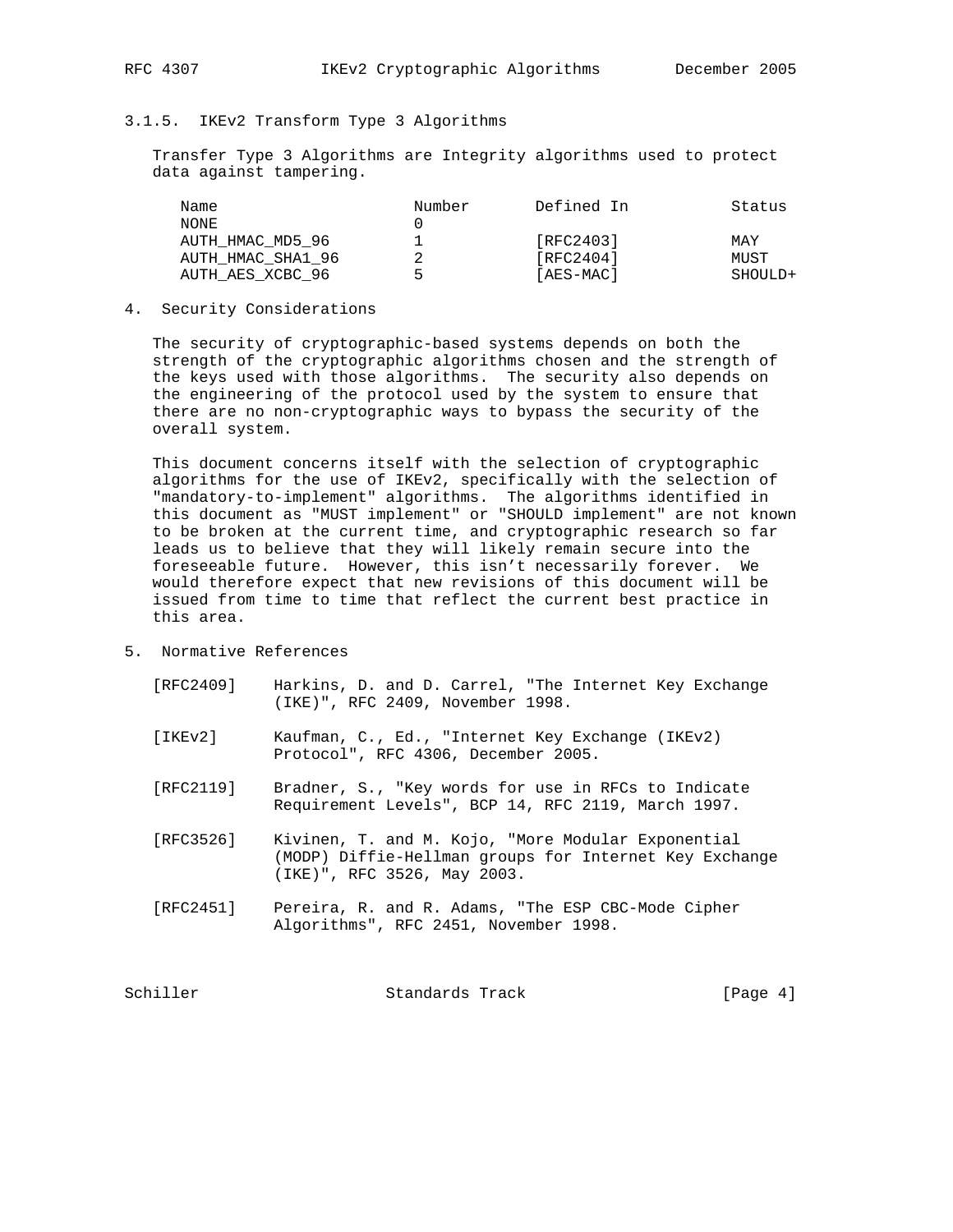- [RFC2410] Glenn, R. and S. Kent, "The NULL Encryption Algorithm and Its Use With IPsec", RFC 2410, November 1998.
- [AES-CBC] Frankel, S., Glenn, R., and S. Kelly, "The AES-CBC Cipher Algorithm and Its Use with IPsec", RFC 3602, September 2003.
- [AES-CTR] Housley, R., "Using Advanced Encryption Standard (AES) Counter Mode With IPsec Encapsulating Security Payload (ESP)", RFC 3686, January 2004.
- [RFC2104] Krawczyk, H., Bellare, M., and R. Canetti, "HMAC: Keyed-Hashing for Message Authentication", RFC 2104, February 1997.
- [AESPRF] Hoffman, P., "The AES-XCBC-PRF-128 Algorithm for the Internet Key Exchange Protocol (IKE)", RFC 3664, January 2004.
- [RFC2403] Madson, C. and R. Glenn, "The Use of HMAC-MD5-96 within ESP and AH", RFC 2403, November 1998.
- [RFC2404] Madson, C. and R. Glenn, "The Use of HMAC-SHA-1-96 within ESP and AH", RFC 2404, November 1998.
- [AES-MAC] Frankel, S. and H. Herbert, "The AES-XCBC-MAC-96 Algorithm and Its Use With IPsec", RFC 3566, September 2003.

Author's Address

 Jeffrey I. Schiller Massachusetts Institute of Technology Room W92-190 77 Massachusetts Avenue Cambridge, MA 02139-4307 USA

 Phone: +1 (617) 253-0161 EMail: jis@mit.edu

Schiller Standards Track [Page 5]